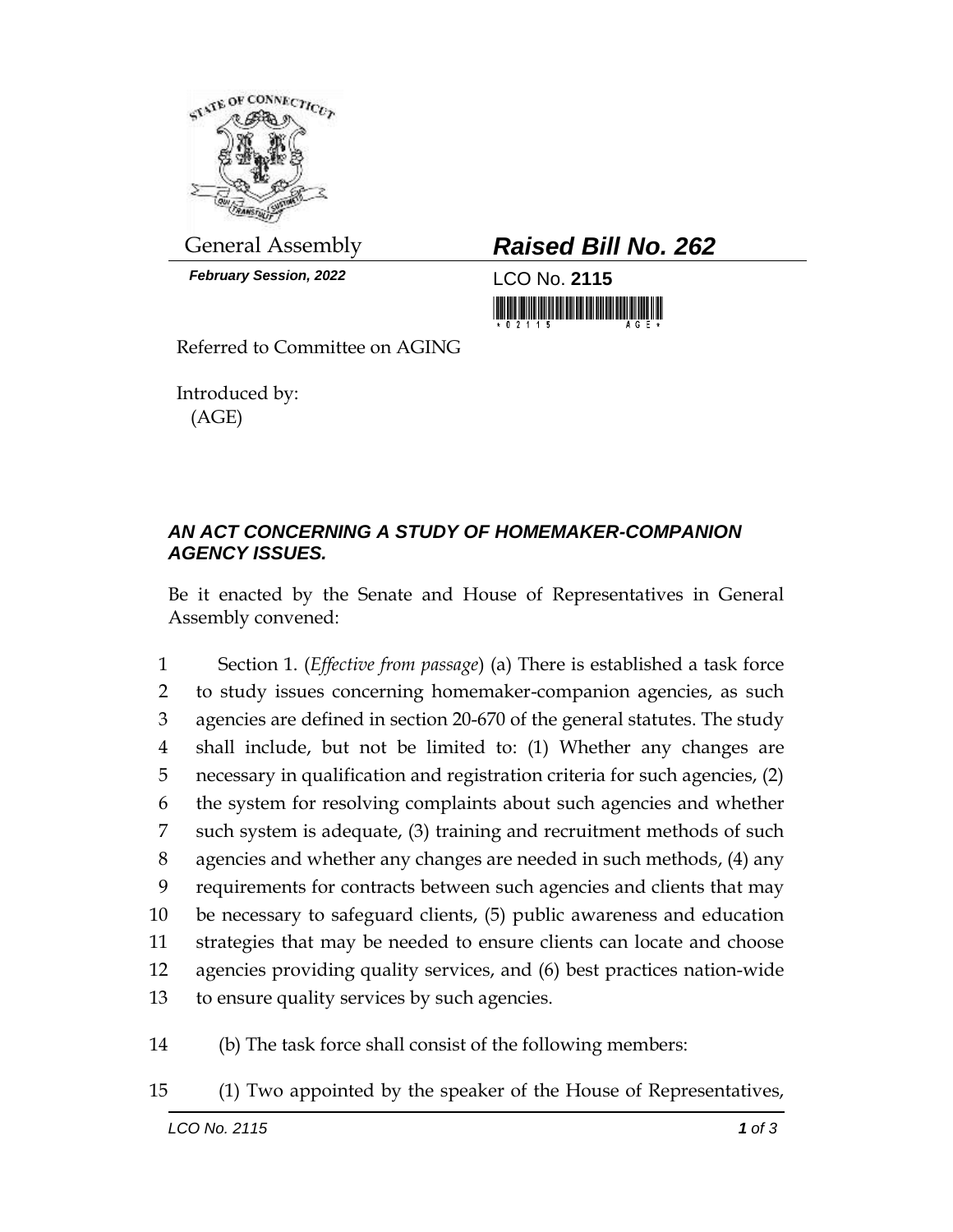one of whom is a client of a homemaker-companion agency, or relative

 of such client, and one of whom is a representative of a homemaker-companion agency;

 (2) Two appointed by the president pro tempore of the Senate, one of whom is a staff member of a homemaker-companion agency and one of whom is a representative of an organization that advocates for the rights of senior citizens;

 (3) One appointed by the majority leader of the House of Representatives;

(4) One appointed by the majority leader of the Senate;

 (5) One appointed by the minority leader of the House of Representatives;

(6) One appointed by the minority leader of the Senate;

 (7) The chairpersons of the joint standing committee of the General Assembly having cognizance of matters relating to aging, or the chairpersons' designees;

 (8) The Commissioner of Consumer Protection, or the commissioner's designee; and

 (9) The Long-Term Care Ombudsman, appointed pursuant to section 17a-405 of the general statutes, or the Long-Term Care Ombudsman's designee.

 (c) Any member of the task force appointed under subdivisions (1) to (7), inclusive, of this section may be a member of the General Assembly.

 (d) All initial appointments to the task force shall be made not later than thirty days after the effective date of this section. Any vacancy shall be filled by the appointing authority.

 (e) The speaker of the House of Representatives and the president pro tempore of the Senate shall select the chairpersons of the task force from